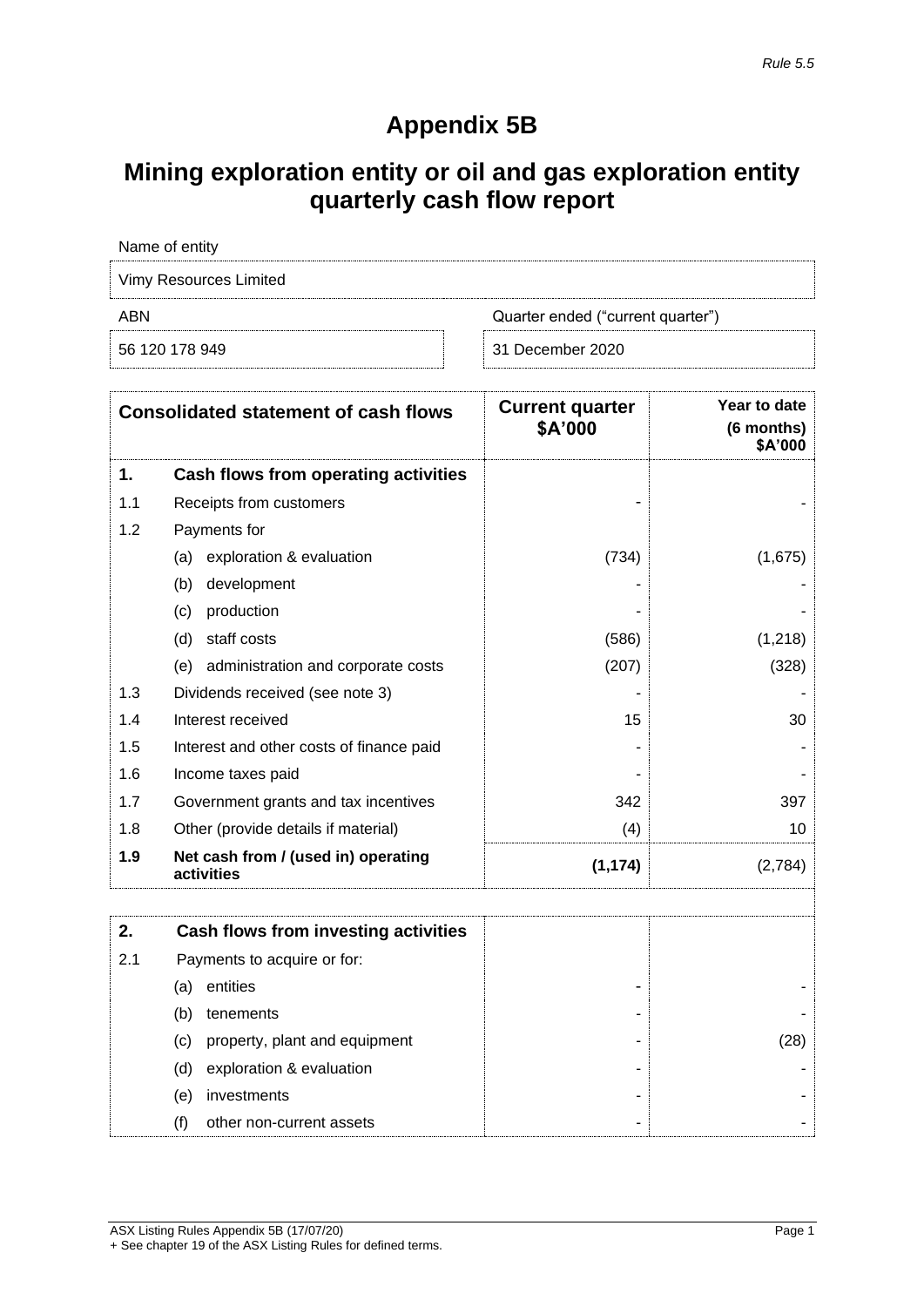|     | <b>Consolidated statement of cash flows</b>       | <b>Current quarter</b><br>\$A'000 | Year to date<br>(6 months)<br>\$A'000 |
|-----|---------------------------------------------------|-----------------------------------|---------------------------------------|
| 2.2 | Proceeds from the disposal of:                    |                                   |                                       |
|     | entities<br>(a)                                   |                                   |                                       |
|     | (b)<br>tenements                                  | ۰                                 |                                       |
|     | property, plant and equipment<br>(c)              | ۰                                 |                                       |
|     | (d)<br>investments                                | ۰                                 |                                       |
|     | (e)<br>other non-current assets                   | ۰                                 |                                       |
| 2.3 | Cash flows from loans to other entities           |                                   |                                       |
| 2.4 | Dividends received (see note 3)                   | ۰                                 |                                       |
| 2.5 | Other (provide details if material)               | ۰                                 |                                       |
| 2.6 | Net cash from / (used in) investing<br>activities |                                   | (28)                                  |
|     |                                                   |                                   |                                       |
| 3.  | Cash flows from financing activities              |                                   |                                       |

| 3.1  | Proceeds from issues of equity securities                                                  |     |      |
|------|--------------------------------------------------------------------------------------------|-----|------|
|      | (excluding convertible debt securities)                                                    |     |      |
| 3.2  | Proceeds from issue of convertible debt<br>securities                                      |     |      |
| 3.3  | Proceeds from exercise of options                                                          | ۰   |      |
| 3.4  | Transaction costs related to issues of equity<br>securities or convertible debt securities | (2) | (32) |
| 3.5  | Proceeds from borrowings                                                                   |     |      |
| 3.6  | Repayment of borrowings                                                                    | ۰   |      |
| 3.7  | Transaction costs related to loans and<br>borrowings                                       |     |      |
| 3.8  | Dividends paid                                                                             |     |      |
| 3.9  | Other (provide details if material)                                                        |     |      |
| 3.10 | Net cash from / (used in) financing<br>activities                                          | (2) | (32) |

|     | Net increase / (decrease) in cash and<br>cash equivalents for the period |          |         |
|-----|--------------------------------------------------------------------------|----------|---------|
| 4.1 | Cash and cash equivalents at beginning of<br>period                      | 5,514    | 7.182   |
| 4.2 | Net cash from / (used in) operating<br>activities (item 1.9 above)       | (1, 174) | (2,784) |
| 4.3 | Net cash from / (used in) investing activities<br>(item 2.6 above)       |          | (28)    |
| 4.4 | Net cash from / (used in) financing activities<br>(item 3.10 above)      |          | (32)    |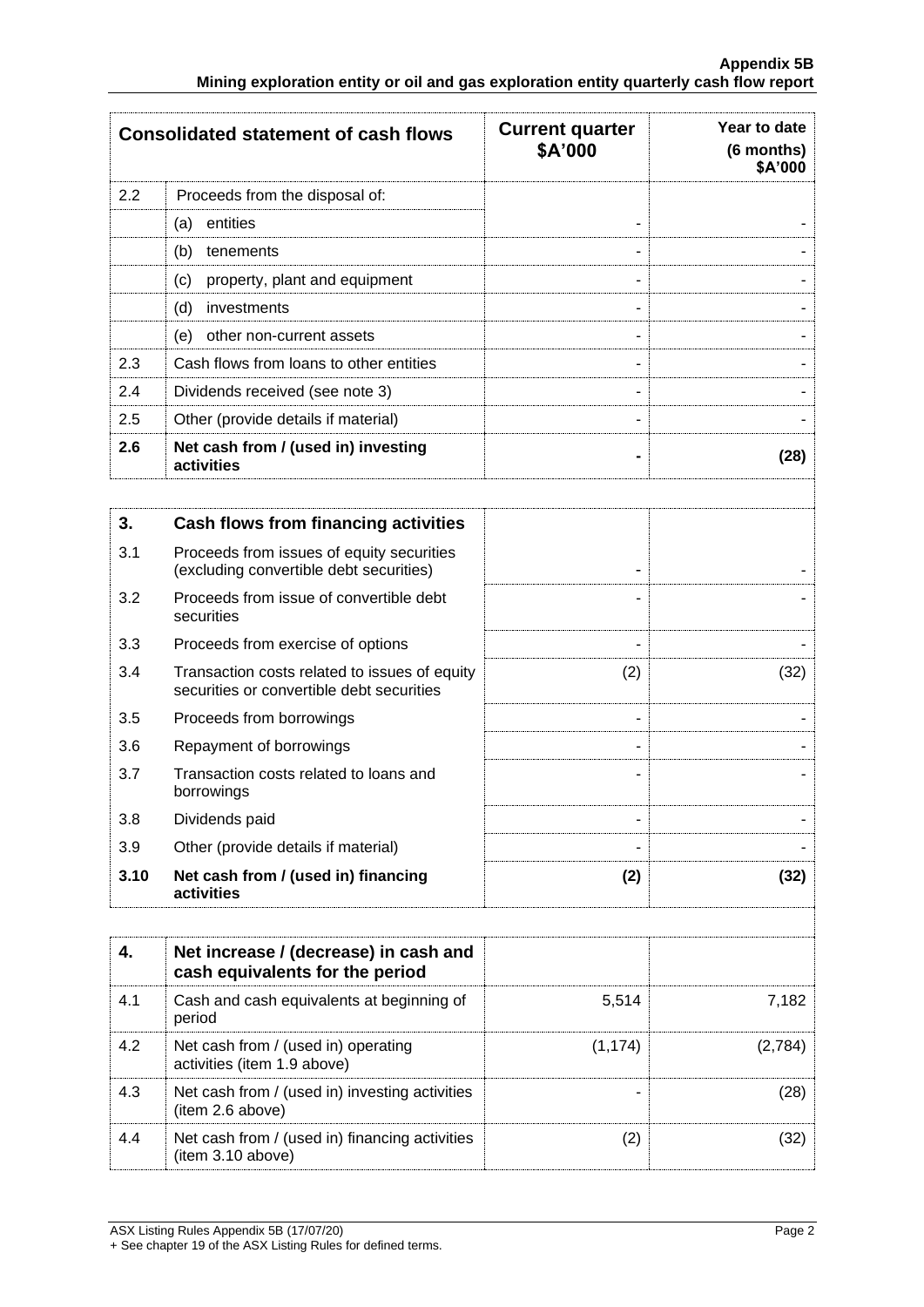| <b>Consolidated statement of cash flows</b> |                                                      | <b>Current quarter</b><br>\$A'000 | Year to date<br>$(6$ months)<br>\$A'000 |
|---------------------------------------------|------------------------------------------------------|-----------------------------------|-----------------------------------------|
| 4.5                                         | Effect of movement in exchange rates on<br>cash held |                                   |                                         |
| 4.6                                         | Cash and cash equivalents at end of<br>period        | 4,338                             | 4.338                                   |

| 5.  | Reconciliation of cash and cash<br>equivalents<br>at the end of the quarter (as shown in the<br>consolidated statement of cash flows) to the<br>related items in the accounts | <b>Current quarter</b><br>\$A'000 | <b>Previous quarter</b><br>\$A'000 |
|-----|-------------------------------------------------------------------------------------------------------------------------------------------------------------------------------|-----------------------------------|------------------------------------|
| 5.1 | <b>Bank balances</b>                                                                                                                                                          | 838                               | 2.014                              |
| 5.2 | Call deposits                                                                                                                                                                 | 3.500                             | 3,500                              |
| 5.3 | Bank overdrafts                                                                                                                                                               |                                   |                                    |
| 5.4 | Other (provide details)                                                                                                                                                       |                                   |                                    |
| 5.5 | Cash and cash equivalents at end of<br>quarter (should equal item 4.6 above)                                                                                                  | 4.338                             | 5.514                              |

| 6.  | Payments to related parties of the entity and their<br>associates                                                                                           | <b>Current quarter</b><br><b>\$A'000</b> |
|-----|-------------------------------------------------------------------------------------------------------------------------------------------------------------|------------------------------------------|
| 6.1 | Aggregate amount of payments to related parties and their<br>associates included in item 1                                                                  |                                          |
| 6.2 | Aggregate amount of payments to related parties and their<br>associates included in item 2                                                                  |                                          |
|     | Note: if any amounts are shown in items 6.1 or 6.2, your quarterly activity report must include a description of, and an<br>explanation for, such payments. |                                          |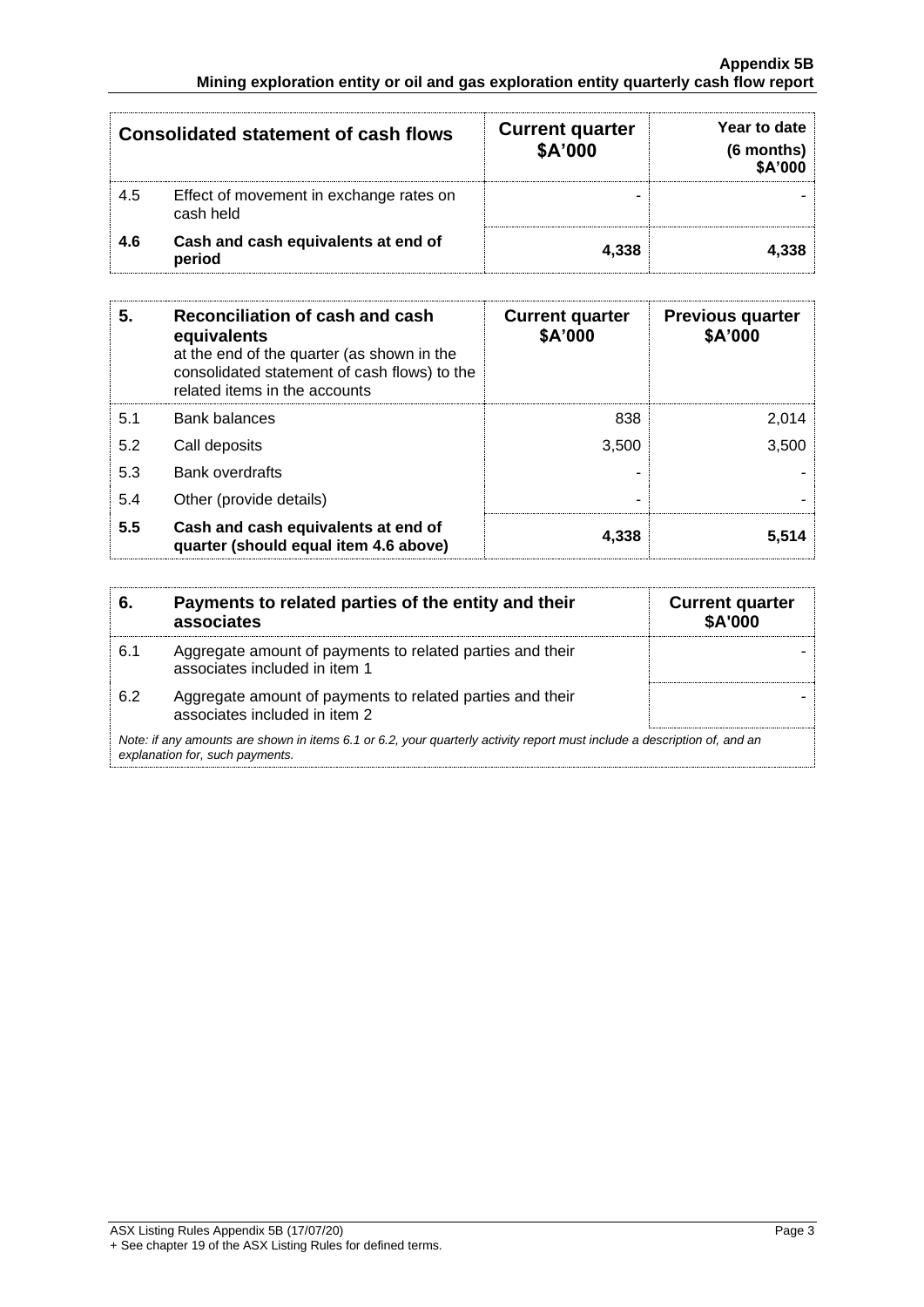| 7.  | <b>Financing facilities</b><br>Note: the term "facility' includes all forms of financing<br>arrangements available to the entity.<br>Add notes as necessary for an understanding of the<br>sources of finance available to the entity.                                                                                                               | <b>Total facility</b><br>amount at quarter<br>end<br>\$A'000 | Amount drawn at<br>quarter end<br>\$A'000 |
|-----|------------------------------------------------------------------------------------------------------------------------------------------------------------------------------------------------------------------------------------------------------------------------------------------------------------------------------------------------------|--------------------------------------------------------------|-------------------------------------------|
| 7.1 | Loan facilities                                                                                                                                                                                                                                                                                                                                      |                                                              |                                           |
| 7.2 | Credit standby arrangements                                                                                                                                                                                                                                                                                                                          |                                                              |                                           |
| 7.3 | Other (please specify)                                                                                                                                                                                                                                                                                                                               |                                                              |                                           |
| 7.4 | <b>Total financing facilities</b>                                                                                                                                                                                                                                                                                                                    |                                                              |                                           |
| 7.5 | Unused financing facilities available at quarter end                                                                                                                                                                                                                                                                                                 |                                                              |                                           |
| 7.6 | Include in the box below a description of each facility above, including the lender, interest<br>rate, maturity date and whether it is secured or unsecured. If any additional financing<br>facilities have been entered into or are proposed to be entered into after quarter end,<br>include a note providing details of those facilities as well. |                                                              |                                           |
|     |                                                                                                                                                                                                                                                                                                                                                      |                                                              |                                           |

| 8.                                                                                             |                                                           | Estimated cash available for future operating activities                                                                                                                                                                                                                                        | \$A'000  |
|------------------------------------------------------------------------------------------------|-----------------------------------------------------------|-------------------------------------------------------------------------------------------------------------------------------------------------------------------------------------------------------------------------------------------------------------------------------------------------|----------|
| 8.1                                                                                            | Net cash from / (used in) operating activities (item 1.9) |                                                                                                                                                                                                                                                                                                 | (1, 174) |
| 8.2                                                                                            |                                                           | (Payments for exploration & evaluation classified as investing<br>activities) (item 2.1(d))                                                                                                                                                                                                     |          |
| 8.3                                                                                            |                                                           | Total relevant outgoings (item $8.1 +$ item $8.2$ )                                                                                                                                                                                                                                             | (1, 174) |
| 8.4                                                                                            |                                                           | Cash and cash equivalents at quarter end (item 4.6)                                                                                                                                                                                                                                             | (4, 338) |
| 8.5                                                                                            |                                                           | Unused finance facilities available at quarter end (item 7.5)                                                                                                                                                                                                                                   |          |
| 8.6                                                                                            |                                                           | Total available funding (item $8.4 +$ item $8.5$ )                                                                                                                                                                                                                                              | (4,338)  |
| 8.7                                                                                            | item 8.3)                                                 | Estimated quarters of funding available (item 8.6 divided by<br>Note: if the entity has reported positive relevant outgoings (ie a net cash inflow) in item 8.3, answer item 8.7 as "N/A".<br>Otherwise, a figure for the estimated quarters of funding available must be included in item 8.7. | 4        |
| 8.8<br>If item 8.7 is less than 2 quarters, please provide answers to the following questions: |                                                           |                                                                                                                                                                                                                                                                                                 |          |
|                                                                                                | 8.8.1                                                     | Does the entity expect that it will continue to have the current level of net operating<br>cash flows for the time being and, if not, why not?                                                                                                                                                  |          |
|                                                                                                | Answer:                                                   |                                                                                                                                                                                                                                                                                                 |          |
|                                                                                                | 8.8.2                                                     | Has the entity taken any steps, or does it propose to take any steps, to raise further<br>cash to fund its operations and, if so, what are those steps and how likely does it<br>believe that they will be successful?                                                                          |          |
|                                                                                                | Answer:                                                   |                                                                                                                                                                                                                                                                                                 |          |
|                                                                                                |                                                           |                                                                                                                                                                                                                                                                                                 |          |